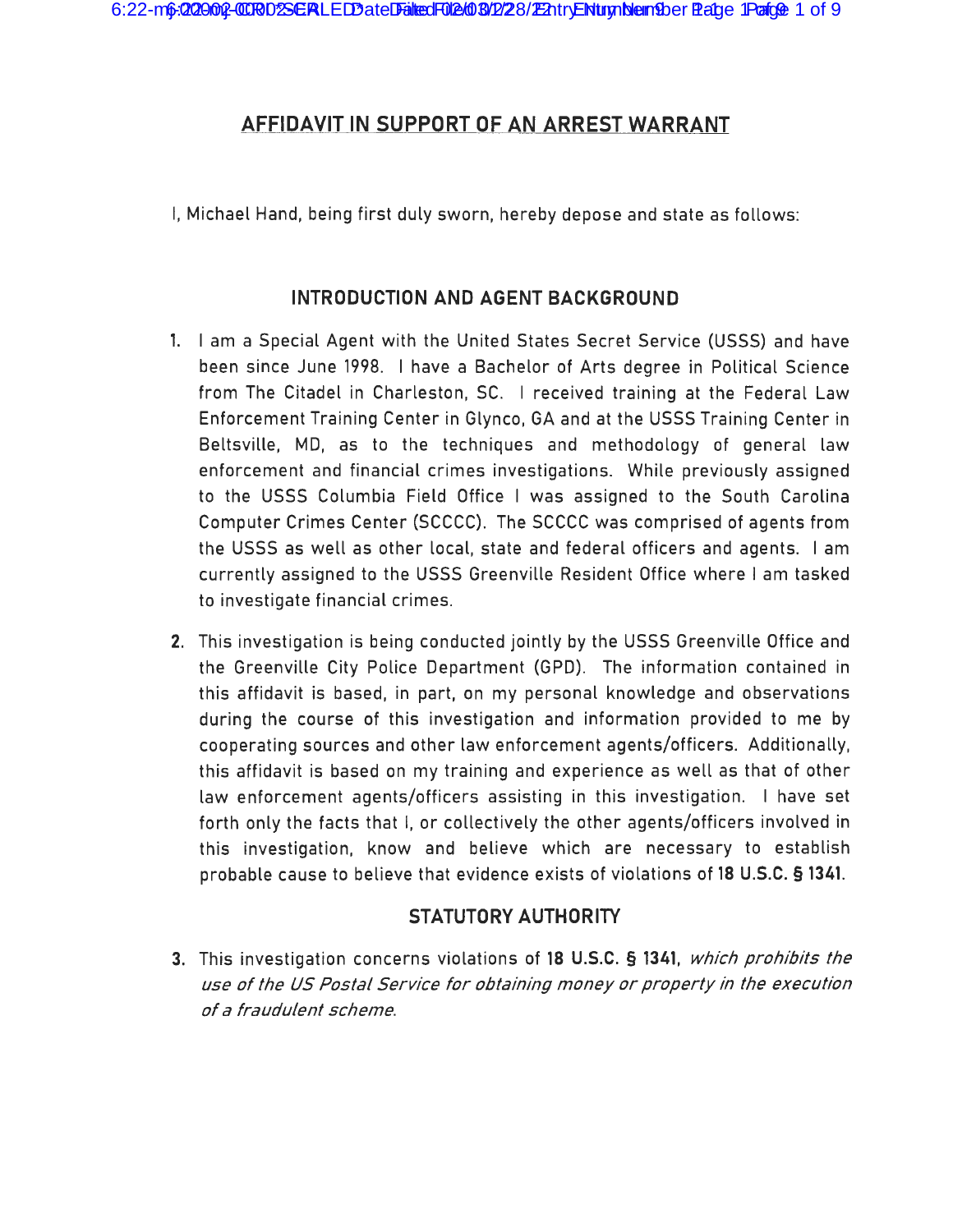#### **SUMMARY OF PROBABLE CAUSE**

**4.** CLYDE ANTHONY MURCHISON, Ill, informed the victim that they could purchase Morgan Silver Dollars from the Federal Reserve Bank in San Francisco, California, melt the coins down, and sell the silver for far in excess of the purchase price. The victim agreed to participate in this investment opportunity and gave CLYDE ANTHONY MURCHISON, Ill, \$1,075,000.00 for the purchases of Morgan Silver Dollars. MURCHISON provided the victim false documentation indicating that the Morgan Silver Dollars had been purchased as promised. When the victim expressed reservations about the investment and requested a refund of his money, MURCHISON assured the victim that a refund would not be a problem and that he would repay the victim via large certificate of deposit held at Bank Leumi in Israel. MURCHISON created false documents showing the existence of the certificate of deposit and his efforts to transfer or redeem the certificate to repay the victim. Some of these documents MURCHISON sent via United States Postal Service to the victim.

#### **CURRENT INVESTIGATION**

 $\mathcal{L}_{\mathcal{A}}^{\mathcal{A}}(\mathcal{A})=\mathcal{L}_{\mathcal{A}}^{\mathcal{A}}(\mathcal{A})\otimes\mathcal{L}_{\mathcal{A}}^{\mathcal{A}}(\mathcal{A})$ 

**5.** In November 2021, Det. M. Dean from the Greenville City Police Department (GPO) contacted the USSS Greenville Office regarding a report filed by Mr. Robert G. Bannister, the victim in this case. Det. Dean summarized that Bannister had told of his suspicions that he was the victim of a fraudulent investment scheme being perpetrated by an individual he knows as Clint MURCHISON. Bannister told Det. Dean that he had given \$1,075,000.00 to MURCHISON with the understanding that the money was to be used for the purchase of Morgan Silver Dollars directly from the Federal Reserve Bank in San Francisco, CA. Bannister stated the money had been given to MURCHISON in July 2021 and August 2021, but that he (Bannister) had not received any of the promised coins or any returns on his investment and now believed that MURCHISON had defrauded him of his money. Bannister also stated that the initial \$75,000 given to MURCHISON in July 2021 was all cash and that the \$1,000,000 given in August 2021 was with a personal check. Det. Dean contacted the USSS Greenville Office and asked for their assistance in this investigation.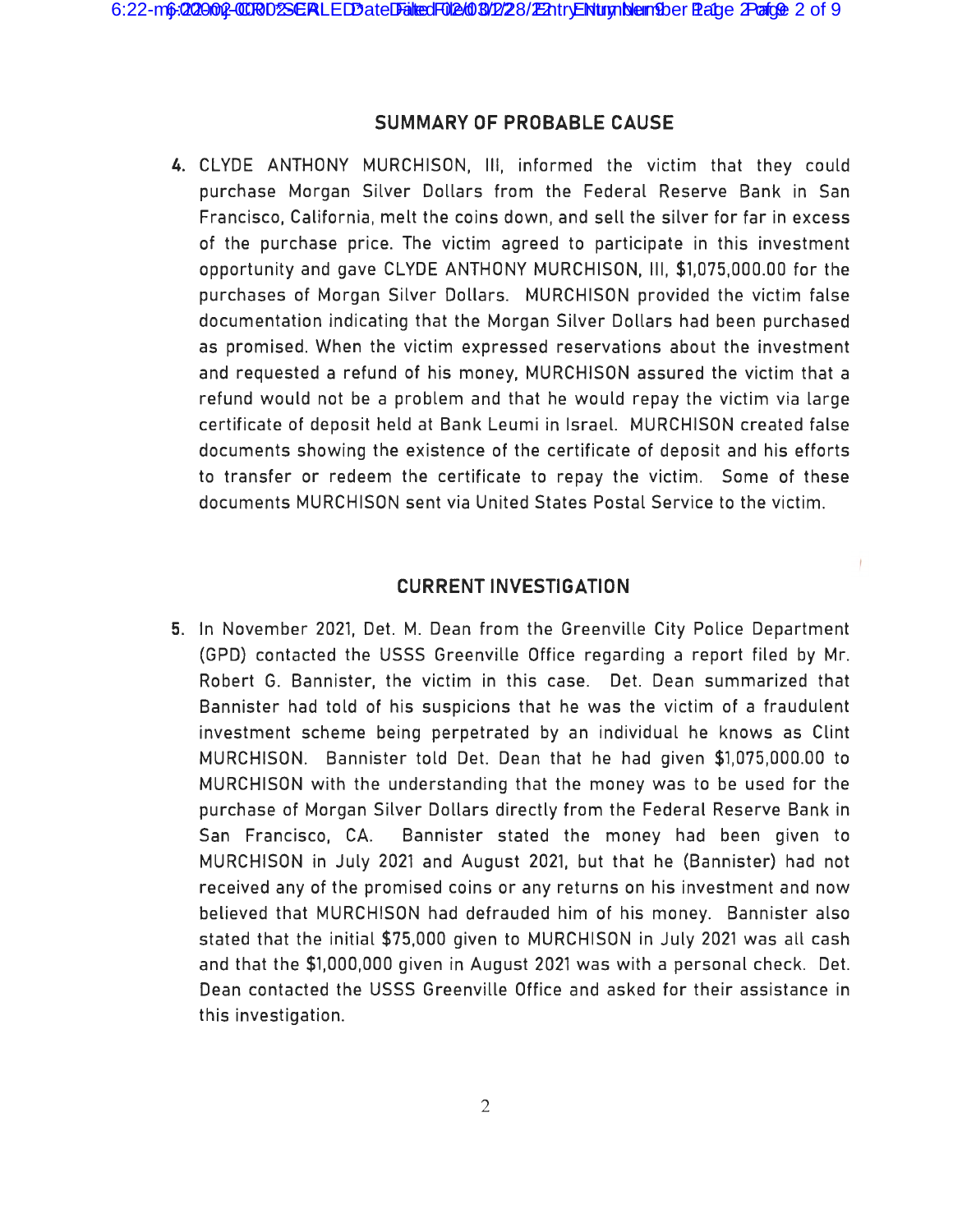- 6. In early December 2021, Bannister again met with investigators that included Det. Dean and your Affiant. Bannister told investigators that he knows MURCHISON as "Clint ". Bannister knows MURCHISON socially and had been acquainted with him for a few years. Bannister explained that he met MURCHISON through Susan Diane Wade Murchison, his wife, and that they were all members of a local shag dance club that meets at the Brass Monkey on Congaree Road in Greenville, SC. Bannister, who is a retired military pilot and a retired commercial pilot, stated that he and MURCHISON would spend a lot of time talking while at the club and that MURCHISON had told him he was a retired Navy pilot who had also worked with/for the CIA. Bannister stated that because he believed MURCHISON was former military and seemed to be a good person that he believed the things that MURCHISON told him, or at least had no reason to doubt them.
- 7. Bannister told investigators that sometime in mid-2021 he sold a piece of property and as a result had \$26,000 in cash. Bannister stated he told MURCHISON about this one evening at the club. MURCHISON then told Bannister that he knew a way to make a large amount of money if Bannister was interested in investing. MURCHISON told Bannister that the plan would be to order Morgan Silver Dollars directly from the Federal Reserve Bank in San Francisco, CA. After receiving the coins, they (MURCHISON and Bannister) could then have them melted down for the silver content, which is worth more than the face value of the coins. After this conversation, Bannister agreed to invest with MURCHISON and eventually gave him \$75,000 in cash for his half of the investment. MURCHISON told Bannister that he would also invest \$75,000 of his own money for a total investment and purchase of \$150 ,000. Bannister could not remember the exact dates that he gave MURCHISON the \$75,000 in cash but estimated it to be sometime mid - July 2021. Bannister stated he gave MURCHISON the cash at the Brass Monkey in Greenville, SC. Bannister stated he assumed that MURCHISON would place the order for the coins and handle all details of the purchase and shipping.
- 8. Bannister told investigators that on 8/2/21 he received an email from MURCHISON. Attached to this email was what appeared to be a letter from Mark Gould at the San Francisco Federal Reserve (SFFRB). This letter, which was also dated 8/2/21 and addressed to C.A. Murchison, confirmed the order of Morgan Silver Dollars and the full payment of \$150,000 made through Wells Fargo Bank. The letter indicated a shipping date of 8/18/21 and that the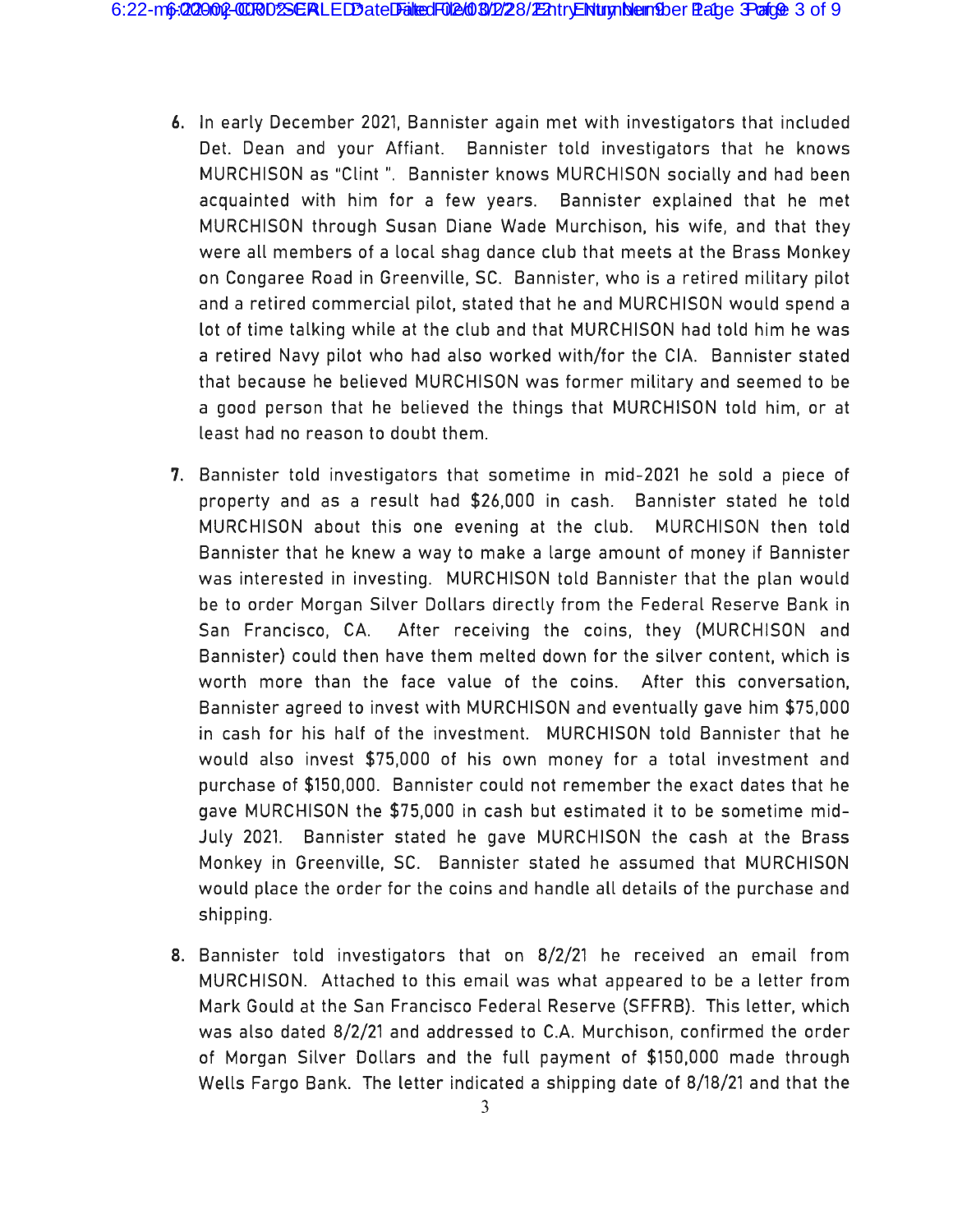coins would be shipped to the Wells Fargo Bank, 15 South Main Street, Greenville, SC 29601. This letter also referenced an additional order of Morgan Silver Dollars for \$3,000,000 with a \$30,000 deposit being paid. The remaining balance due was to be paid by 10/29/21. It was noted that the originating email address was (MURCHISON) and that the receiving email address was **Example 20** (Bannister). It was also noted that the attachment was titled "Fed Morgan Dollar Order.jpg". Based upon this email, Bannister assumed that MURCHISON had done what he said he was going to do and all was going according to the plan.

- **9.** Within a couple of weeks, in order to proceed with the next purchase of Morgan Silver Dollars for \$3,000,000, Bannister cashed out a Certificate of Deposit he held at Pen Air Federal Credit Union (PAFCU) in Pensacola, FL. The value of this CD at the time was approximately \$1,035,000. MURCHISON had told Bannister that in order to come up with his part of the money he was going to cash in his Amazon stock. Again, based on what he was shown and told by MURCHISON, Bannister believed that this was a legitimate investment and that MURCHISON could be trusted to handle it properly.
- **10.** Bannister also provided investigators with additional letters purportedly from Mark Gould (SFFRB) that continued to show communications between MURCHISON and Gould regarding the orders for Morgan Silver Dollars. The letters are summarized below:
	- Letter dated 8/16/21 in which Gould again confirms the order for \$150,000. Gould also confirms the SFFRB has received the wire from MURCHISON in the amount of \$3,380,000 for the second order of coins.
	- Letter dated 8/19/21 in which Gould confirms the shipment of the original \$150,000 order of coins and says that the SFFRB is processing the second order.
	- Letter dated 8/27/21 in which Gould confirms the receipt of another  $\overline{\phantom{a}}$ wire from MURCHISON in the amount of \$2,620,000 for another purchase of Morgan Silver Dollars. Gould also confirms that \$3,530,000 order will be shipped the next week. Gould advises that Wells Fargo Bank in Greenville, SC should receive the initial shipment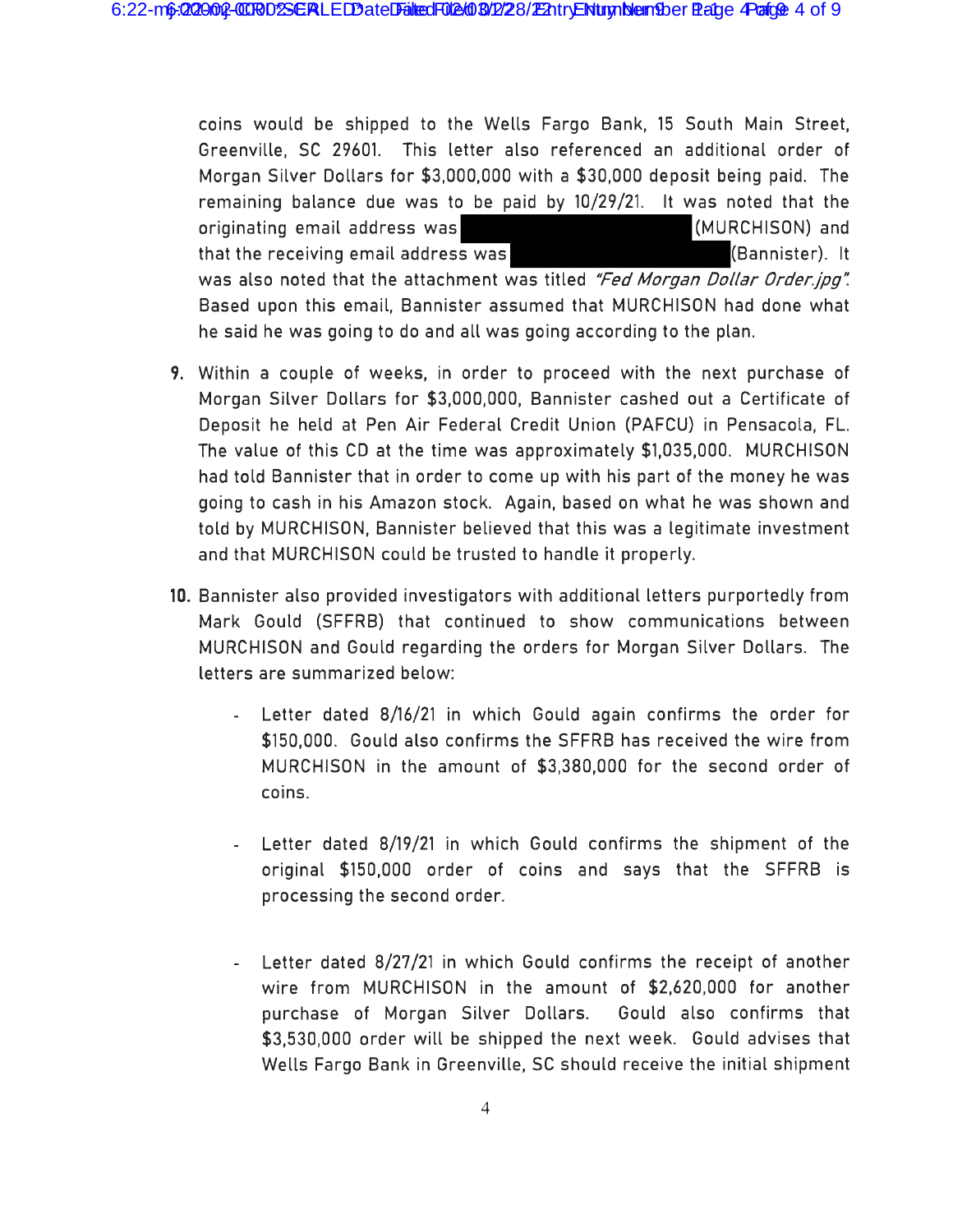of the coins (\$150,000 order) within the next 7-10 days.

- Letter dated 9/14/21 in which Gould again confirms the 3 separate orders for Morgan Silver Dollars and the amounts of money received from MURCHISON.
- **11.** On 8/30/21, Bannister received a wire transfer deposit of \$1,035,707 into his personal bank account at Wells Fargo Bank, account #XX9938. This deposit is the sum he received when liquidating his Certificate of Deposit at PAFCU. On 8/31/21, Bannister meets with MURCHISON at the Cracker Barrel Restaurant in Powdersville, SC and gives him a personal check, #0099, drawn on account #XX9938, for \$1,000,000. Bannister believes he is doing this in order to pay for his portion of the second order of Morgan Silver Dollars made by MURCHISON.
- **12.** Bannister told investigators that he began to have suspicions about MURCHISON and the entire investment scenario after contacting the Wells Fargo Bank located at in Greenville, SC. Bannister stated he spoke with the branch manager and inquired about arranging a time to come and personally inspect the large number of boxes containing the Morgan Silver Dollars shipped there on behalf of him and MURCHISON. Bannister stated he was told that Wells Fargo did not have a large quantity of Morgan Silver Dollars they were holding for him or MURCHISON and that the bank did not even have a vault for such purposes. Upon learning this information, along with other information about MURCHISON, Bannister decided to tell MURCHISON that he wanted to back out of the investment deal. Bannister stated he told MURCHISON that he only wanted to be re-paid what he had invested (\$1,075,000) and that MURCHISON could keep all of the coins and any future money made from them.
- **13.** Bannister told investigators that MURCHISON was originally agreeable to this idea and even offered to pay Bannister \$1,200 ,000, which is more than he had invested. MURCHISON told Bannister that he had a large Certificate of Deposit held at Bank Leumi in Israel and that he would either liquidate the CD and give the funds to Bannister or he would have Bank Leumi assign the ownership of the Certificate to Bannister, thereby re-paying Bannister for his investments.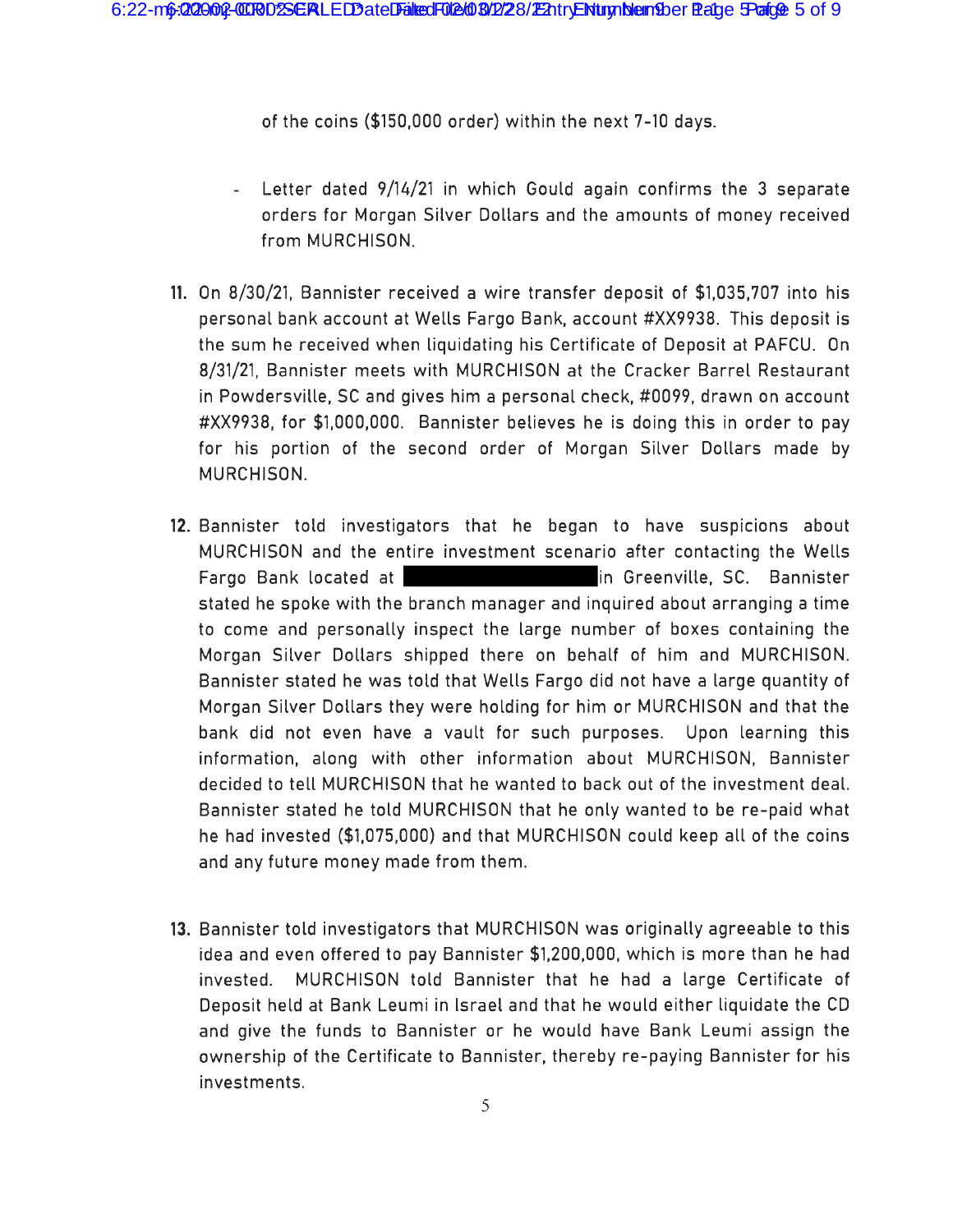**14.** This began a long series of emails that were forwarded to Bannister by MURCHISON. These emails were of various and different conversations that MURCHISON was purportedly having with people who purportedly worked for financial institutions or brokerage firms such as Mark Gould at the San Francisco Federal Reserve Bank Manuel Alexander J. Phillip Bell at Barclay's Global Investor's Group **Band Creps at LPL** Financial USA and someone named "Omar" at QIA Investments and the state of the contract of the contract of the contract of the contract of the contract of the contract of the contract of the contract of the contract of the contract of the contract of the contract

general theme of these emails was MURCHISON explaining to these different people and companies that Bannister no longer wanted any part of the Morgan Silver Dollar investments and that he (MURCHISON) was working on a plan to sell all of the coins by himself. Bannister has provided copies of these emails to investigators and they have been reviewed by your Affiant. Based on my review, it appears that these emails are not genuine based upon the wording and the suspicious email addresses. It is my experience that an individual who works for a legitimate and reputable organization, such as the Federal Reserve Bank or LPL Financial, would not use a business email address ending in *.net* or *.gmail* when conducting business. It is also my opinion, based on my experience in the investigation of fraudulent schemes such as this, that these email addresses identified in this paragraph were created, controlled, and used by MURCHISON in the furtherance of his scheme and that some records of these emails and email addresses will be found on the electronic devices sought during this search.

**15.** These emails and the information they contained also raised suspicions with Det. Dean and he contacted investigators with the Federal Reserve Bank -Office of Inspector General (FRB/OIG) to determine the legitimacy of these emails between a Mark Gould and MURCHISON. The inquiry by Det. Dean caused the FRB/OIG to conduct their own internal investigation, the results of which they have shared with law enforcement in this investigation. FRB/OIG investigators did confirm that Mark Gould is an actual employee of the San Francisco Federal Reserve and is the Chief Payments Executive for the Federal Reserve Financial Systems. FRB/OIG also spoke with Gould regarding these alleged letters and emails sent by him to MURCHISON. Gould told the FRB/OIG investigators that he did not send the emails in question, did not write the letters that were attached to the emails, and that it was not his signature that appeared on the letters. Gould further stated that the Federal Reserve was not involved in the sale or transfer of Morgan Silver Dollars and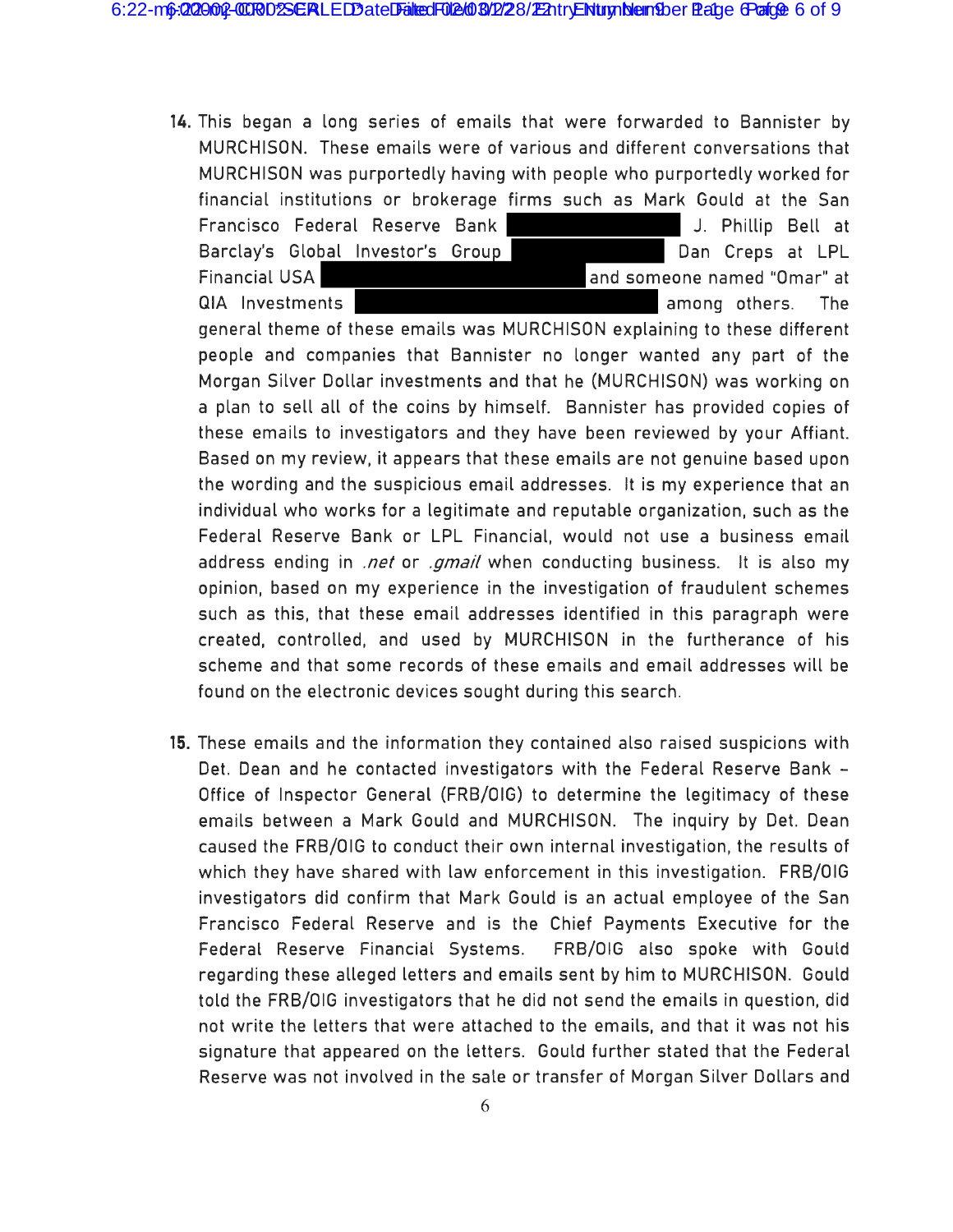that the Federal Reserve did not administer accounts for individuals, they only deal with banks. Gould also pointed out to investigators that the letterhead logo was not in the proper position on the paper, that the signature block was not in the proper place on the paper, and that the signature block would have his name listed as "Mark A. Gould", not just "Mark Gould". Gould also provided signature exemplars for comparison with the signatures on the letters.

- **16.** Investigators also were able to determine that Dan Creps is an actual person who works as a financial advisor for GoodLife Financial Advisors in Greenville, SC. Your Affiant spoke in person with Creps in mid-December regarding the emails allegedly sent between him and MURCHISON in which they discussed the Certificate of Deposit held by MURCHISON at Bank Leumi in Israel. Creps stated that MURCHISON was a client of Goodlife Financial and that he had known MURCHISON for at least a couple of years. Creps did not discuss in any detail the financial dealings or holdings of MURCHISON as they relate to GoodLife. Financial. Creps stated that he knew nothing about a Certificate of Deposit at Bank Leumi and was not assisting MURCHISON in any way regarding that transaction. I showed Creps emails that were supposedly sent by him to MURCHISON and asked him if the email address that was shown, was indeed his. Creps stated that this was not his email address and that he had never seen nor used it. Creps confirmed that his business email address is and that he would never use a personal email account or address to conduct business.
- **17.** On or about 12/20/21, Bannister informed your Affiant that he was expecting delivery of some documents mailed to him by MURCHISON regarding the assignment of the Certificate of Deposit purportedly held by MURCHISON at Bank Leumi. I instructed Bannister to inform me when he had this mailing in his possession and not to open it until I was able to be present with him. Bannister agreed to do this. On 12/22/21, I met with Bannister at his residence and he gave to me the unopened mailing envelope. I examined the exterior of the envelope and determined it to be a US Postal Service Priority Mail Express envelope with a postmark dated 12/20/21. The sender was identified as "C. Murchison, Taylors, SC 29687". The receiver was identified as "Gary Bannister, The State of Anderson, SC 29626". It was noted that the package was mailed from the US Post Office in Greenwood, SC.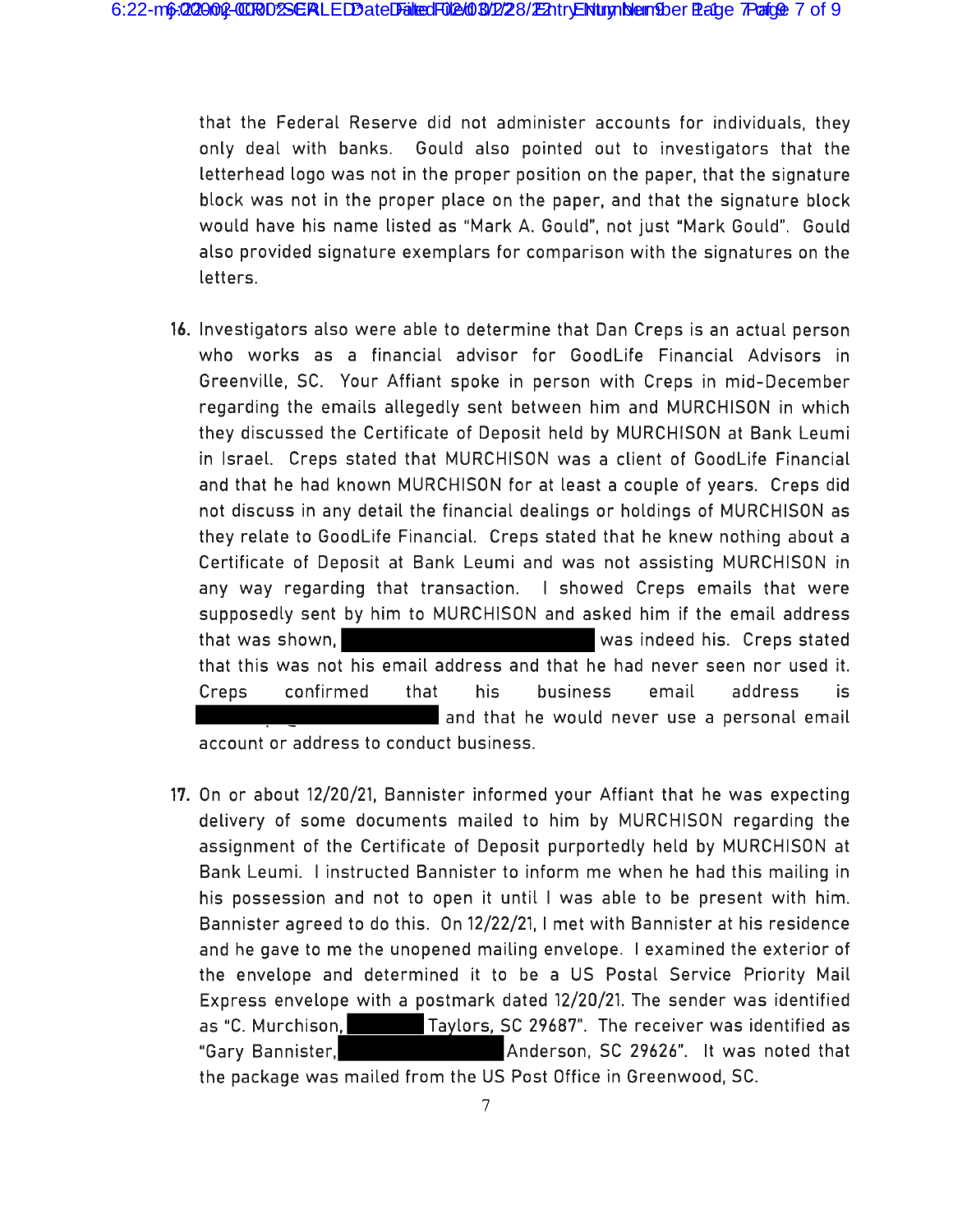- **18.** Continuing, Bannister allowed me to open the envelope and examine the documents inside. The envelope contained several documents that, on first appearance, seemed to be official and legitimate while referencing the assignment of a certificate of deposit from MURCHISON to Bannister. Some of the documents purported to be from Bank Leumi while others were from Barclay's Bank. One of the documents bore the signature of an "Alex Klein", who was identified as Senior VP with Bank Leumi. There was also a document that contained the personal identifying information for "C.A. Murchison". Bannister also reviewed these documents and then allowed me to keep them as evidence in this investigation until their authenticity could be determined.
- **19.** On 1/13/21, your Affiant spoke with C. Gawley, LeumiUSA, regarding these mailed documents discussed above, which I had previously provided to Bank Leumi for their examination and authentication. Gawley confirmed that Bank Leumi had conducted a thorough search of all bank records and could find no information indicating that MURCHISON was or ever had been a customer or client of Bank Leumi and held no accounts there, Certificates of Deposit or otherwise. Gawley also stated that the documents in question were not authentic and appeared to him to be a "mish-mash" of different documents obtained from different places at different times and then put together to appear legitimate. Gawley stated the most telling signs to him that the documents were fake was the interest rate being offered (%2.25) and the fact that there was no copy of the certificate. Additionally, Gawley confirmed that Alex Klein is a real employee of Bank Leumi and that Klein was contacted regarding these forms. Klein stated he had never seen these forms and that the signature on them was not his. Further, Klein confirmed his true email address to the notation of the contract of the contract of the contract of the contract of the contract of the contract of the contract of the contract of the contract of the contract of the contract of the contract of the reflected in the emails that MURCHISON had forwarded to Bannister.

### **CONCLUSION**

Based on the facts set forth above, your Affiant submits that there is probable cause to believe that violations of **18 U.S.C. § 1341,** which prohibits the use of the US Postal Service for obtaining money or property in the execution of a fraudulent scheme, have occurred.